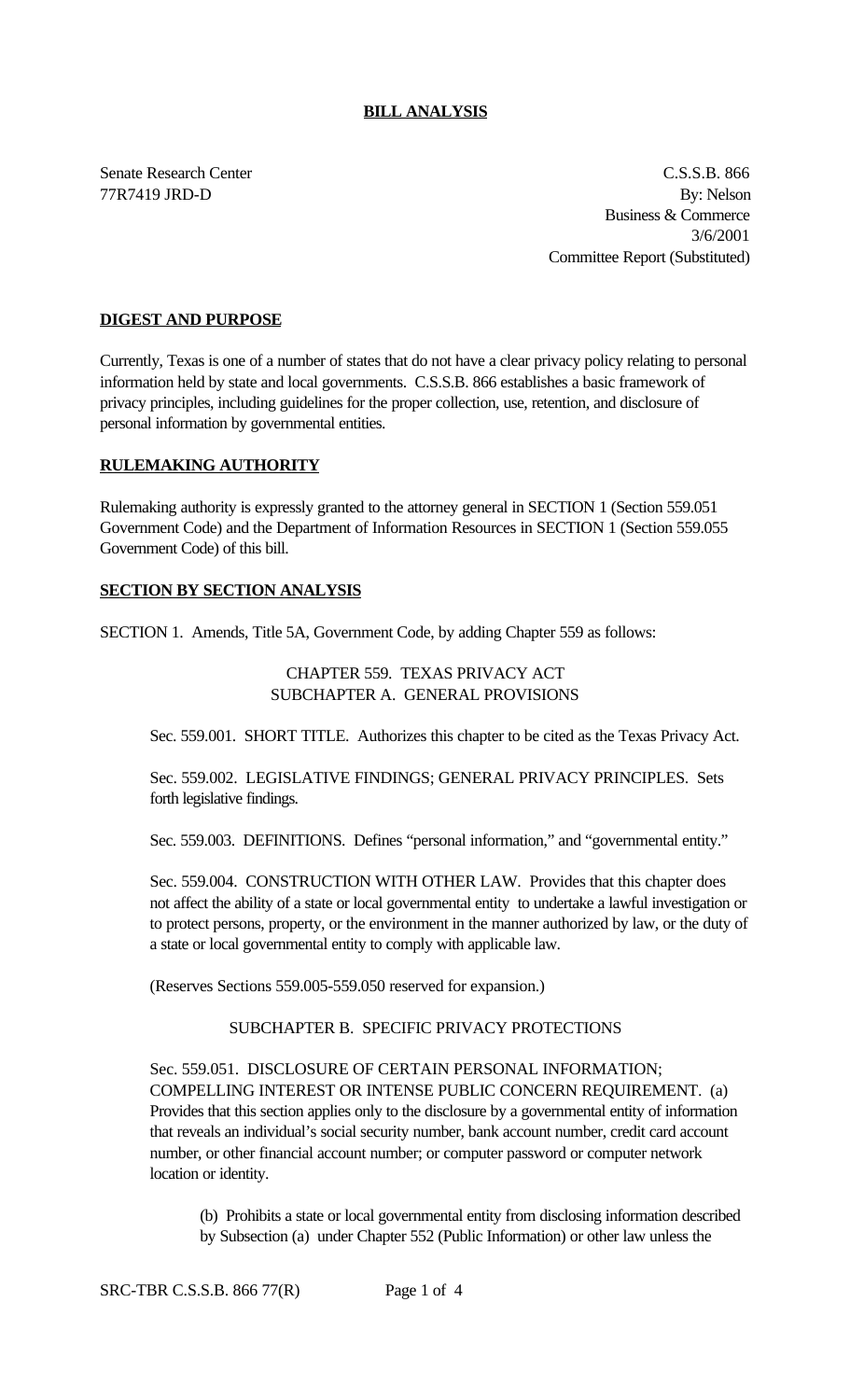attorney general authorizes the disclosure after determining certain factors.

(c) Authorizes the attorney general to adopt rules to implement this section, including rules that describe appropriate and clearly defined circumstances under which a category of information described by Subsection (a) is presumed to satisfy a requirement of Subsection (b) and therefore may be disclosed without the necessity of obtaining specific authorization for the disclosure from the attorney general. Provides that a rule of the attorney general that describes circumstances under which information presumptively may be disclosed may limit disclosure to specific state, local, or federal authorities or may allow the information to be generally disclosed under Chapter 552, as appropriate.

(d) Requires the attorney general to develop procedures under which the office of the attorney general will expedite a decision whether to authorize disclosure of information described by Subsection (a) when expedited consideration is warranted under the circumstances.

(e) Provides that a decision of the attorney general under this section may be challenged in court in the same manner that a decision of the attorney general may be challenged under Subchapter G, Chapter 552.

(f) Provides that if information described by Subsection (a) is requested under Chapter 552, Section 552.325 applies in relation to the individual who is the subject of the information in the same manner as if the individual were a requestor of the information, except that the attorney general shall notify the individual under Section 552.325(c) if the attorney general proposes to agree to the release of all or part of the information.

Sec. 559.052. COLLECTION OF PERSONAL INFORMATION. Requires a state or local governmental entity to establish procedures to ensure that the governmental entity collects personal information only to the extent reasonably necessary to meet certain factors.

Sec. 559.053. RECORDS RETENTION SCHEDULES. (a) Requires a state or local governmental entity, in adopting or amending its records retention schedule, to schedule the retention of personal information only for the period necessary to accomplish the purpose for which the information was collected or, if applicable, for the minimum period specifically prescribed by statute.

(b) Provides that Subsection (a) does not apply to the retention of personal information that has demonstrable historical or archival value.

Sec. 559.054. GENERAL PRIVACY POLICIES. (a) Requires a state or local governmental entity to develop a privacy policy that completely describes in plainly written language certain factors.

(b) Requires the state or local governmental entity to promptly amend the privacy policy whenever information in the policy becomes incorrect or incomplete.

(c) Requires the state or local governmental entity to prominently post its current privacy policy by certain methods.

Sec. 559.055. GOVERNMENT INTERNET SITES: PRIVACY POLICY. (a) Requires the Department of Information Resources (department) to adopt rules prescribing minimum privacy standards with which an Internet site or portal maintained by or for a state or local governmental entity must comply. Requires the rules to be designed to limit the collection of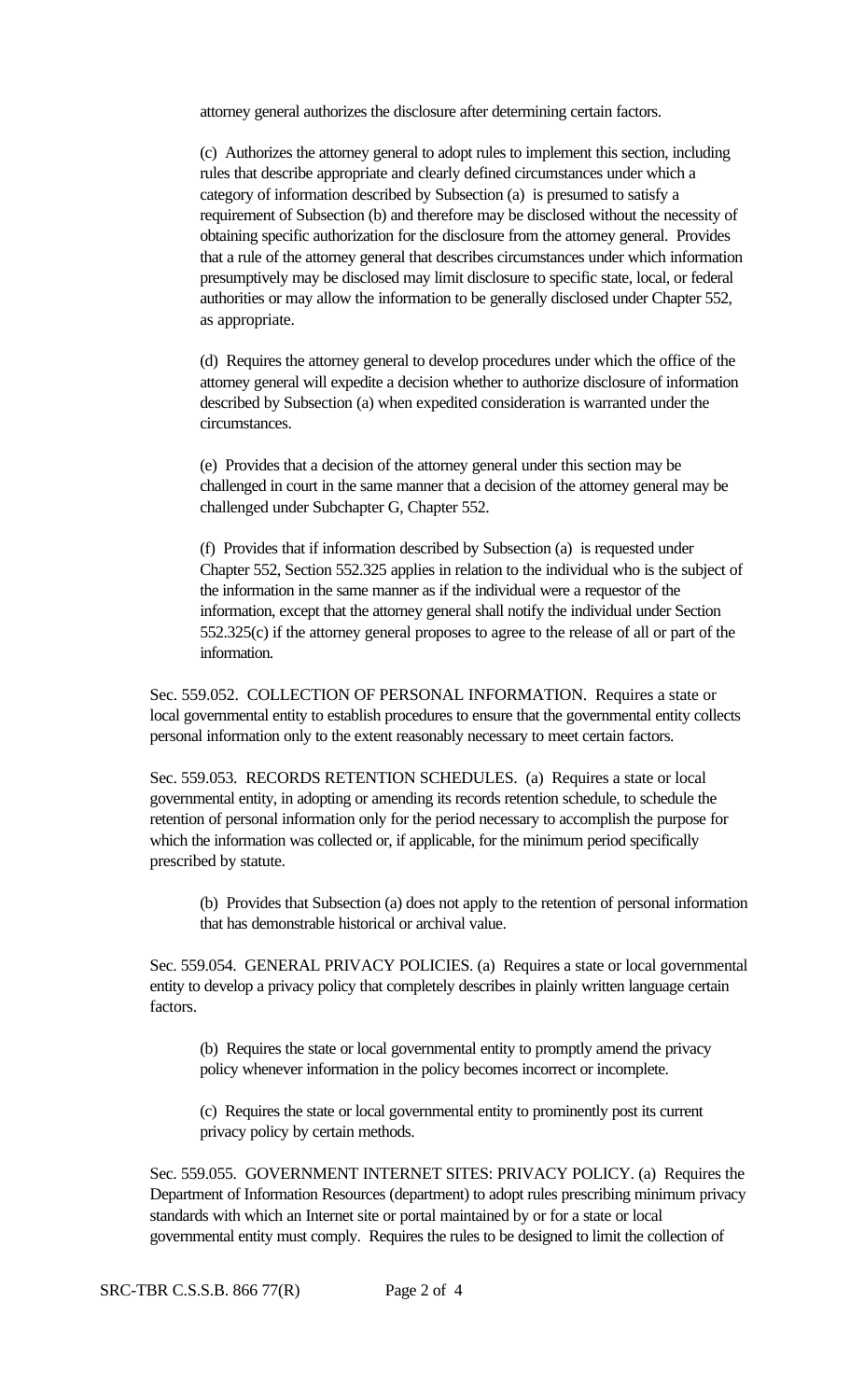personal information about users of the government Internet site or portal to certain information.

(b) Requires the department, in adopting its rules under this section, to consider policies adopted by other states and the federal government in this regard.

(c) Requires a state or local governmental entity that maintains an Internet site or portal or for which an Internet site or portal is maintained to adopt a privacy policy regarding information collected through the site or portal and provide a prominent link to the policy for users of the site or portal. Requires the policy to be consistent with the rules adopted by the department under this section and be included as a prominent separate element of the general privacy policy that the entity is required to develop and to which it must provide an Internet link under Section 559.054.

Sec. 559.056. STATE AUDITOR. (a) Requires the state auditor to establish auditing guidelines to ensure that state and local governmental entities that the state auditor has authority to audit under other law take certain actions.

(b) Authorizes the state auditor, during an appropriate type of audit, to audit a state or local governmental entity for compliance with the guidelines established under Subsection (a).

(Reserves Section 559.057 - 559.100 for expansion.)

# SUBCHAPTER C. GUIDELINES AND STUDIES

Sec. 559.101. ATTORNEY GENERAL GUIDELINES FOR REVIEWING PRIVACY ISSUES. (a) Requires the attorney general to establish guidelines for state and local governmental entities to follow when considering privacy issues that arise in connection with requests for public information. Requires the guidelines to address procedural safeguards, legal issues, and other issues that in the opinion of the attorney general would help state and local governmental entities comply with applicable law and recommended information practices when handling personal information.

(b) Provides that the guidelines do not create exceptions from required disclosure under Chapter 552.

Sec. 559.102. OPEN RECORDS STEERING COMMITTEE; RECORDS MANAGEMENT INTERAGENCY COORDINATING COUNCIL. (a) Requires the open records steering committee established under Section 552.009 to periodically study and determine the implications for the personal privacy of individuals of putting information held by government on the Internet, and include its findings and recommendations in reports the committee makes under Section 552.009.

(b) Requires the records management interagency coordinating council established under Section 441.203 to provide guidance and policy direction to state and local governmental entities in appropriately incorporating developments in electronic management of information into their information management systems in ways that protect personal privacy and promote efficient public access to public information that is not excepted from required public disclosure.

(c) Requires the records management interagency coordinating council to study and assess efficient and effective ways in which individuals can request and challenge certain information.

(d) Requires a state or local governmental entity on request to assist the records